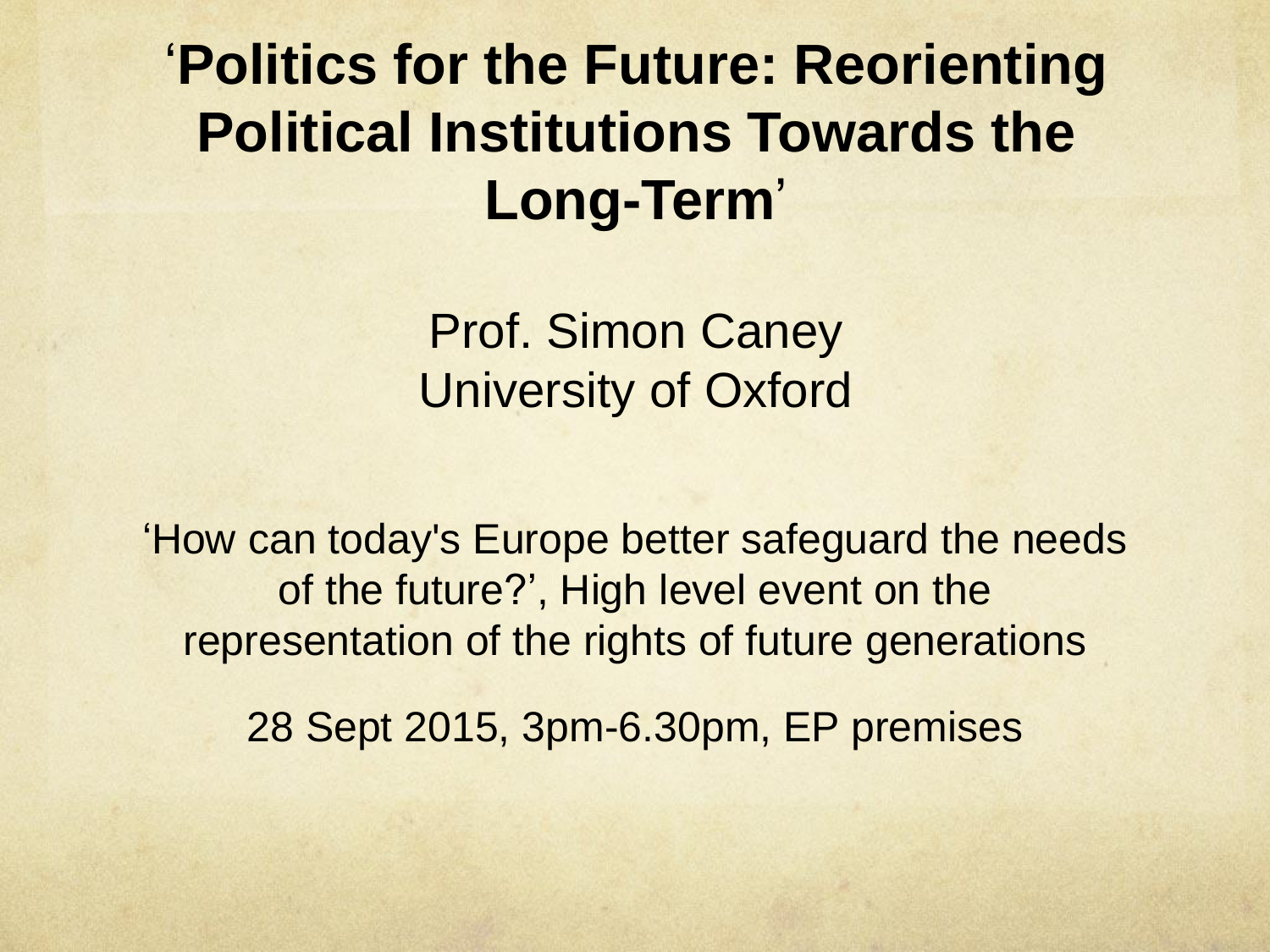### The Plan

I: The Problem of Short-Termism II: The Drivers of Short-Termism **III: A Fivefold Proposal**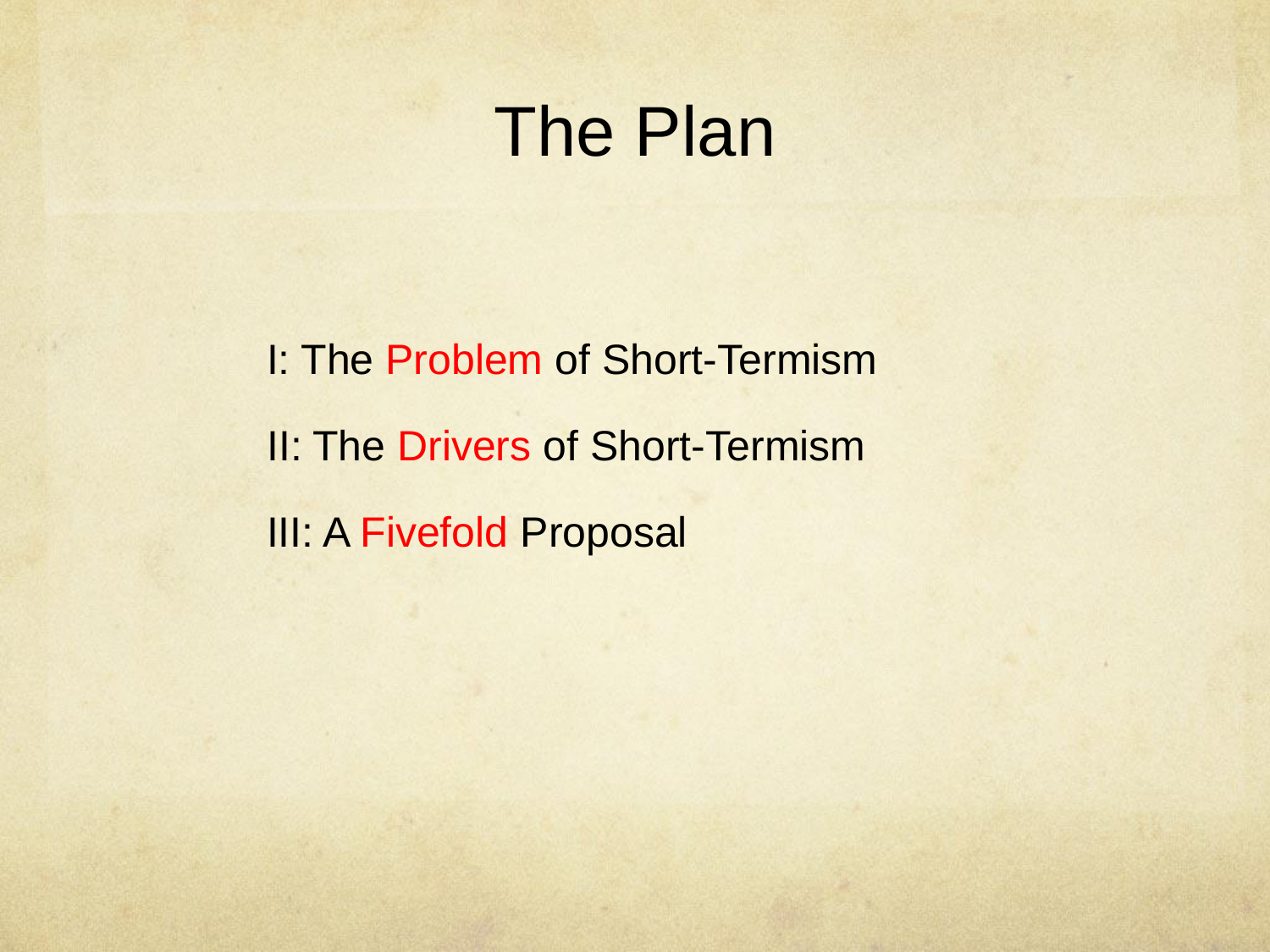#### **I: The Problem of Short-Termism**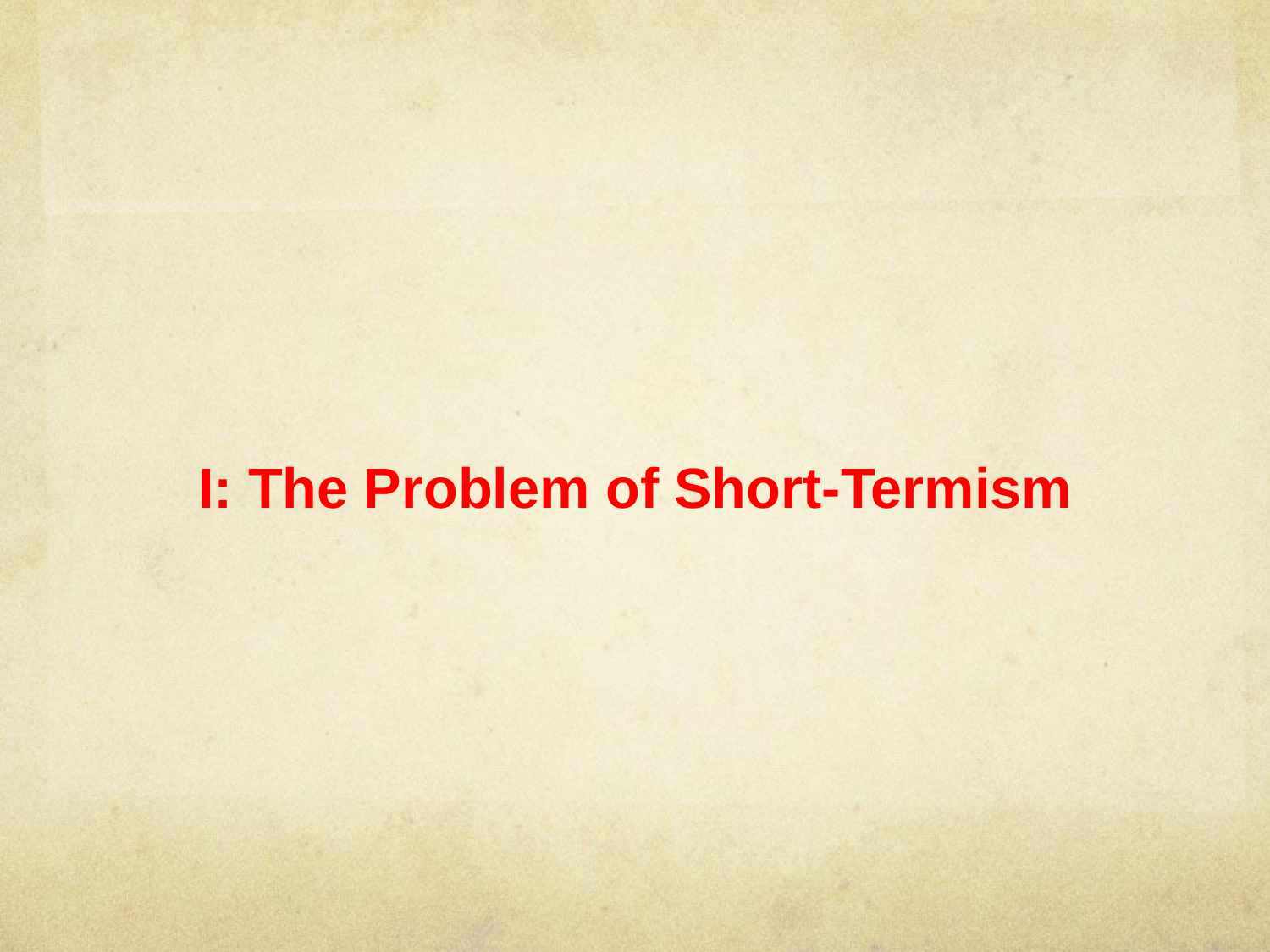## **I: The Problem of Short-Termism**

[1] **Environmental Policy** (eg Stern Review on *The Economics of Climate Change* (2007)).

[2] **Housing**: Royal Institute of Chartered Surveyors Housing Commission – *More Good Homes and a Better United Kingdom* (2013).

"We need to end short-term and partial policies for housing. This requires governments and administrations to raise their game and shape a long-term political and crossdepartmental

consensus on how housing matters."

"Successive governments have not produced a coherent,

long-

term strategy for housing … Initiatives from the Westminster and devolved governments, with public capital support falling, have focussed on the short term job effects of housing".

[3] **Pensions Policy**: House of Commons Public Administration Select Committee *Governing the Future* (2007)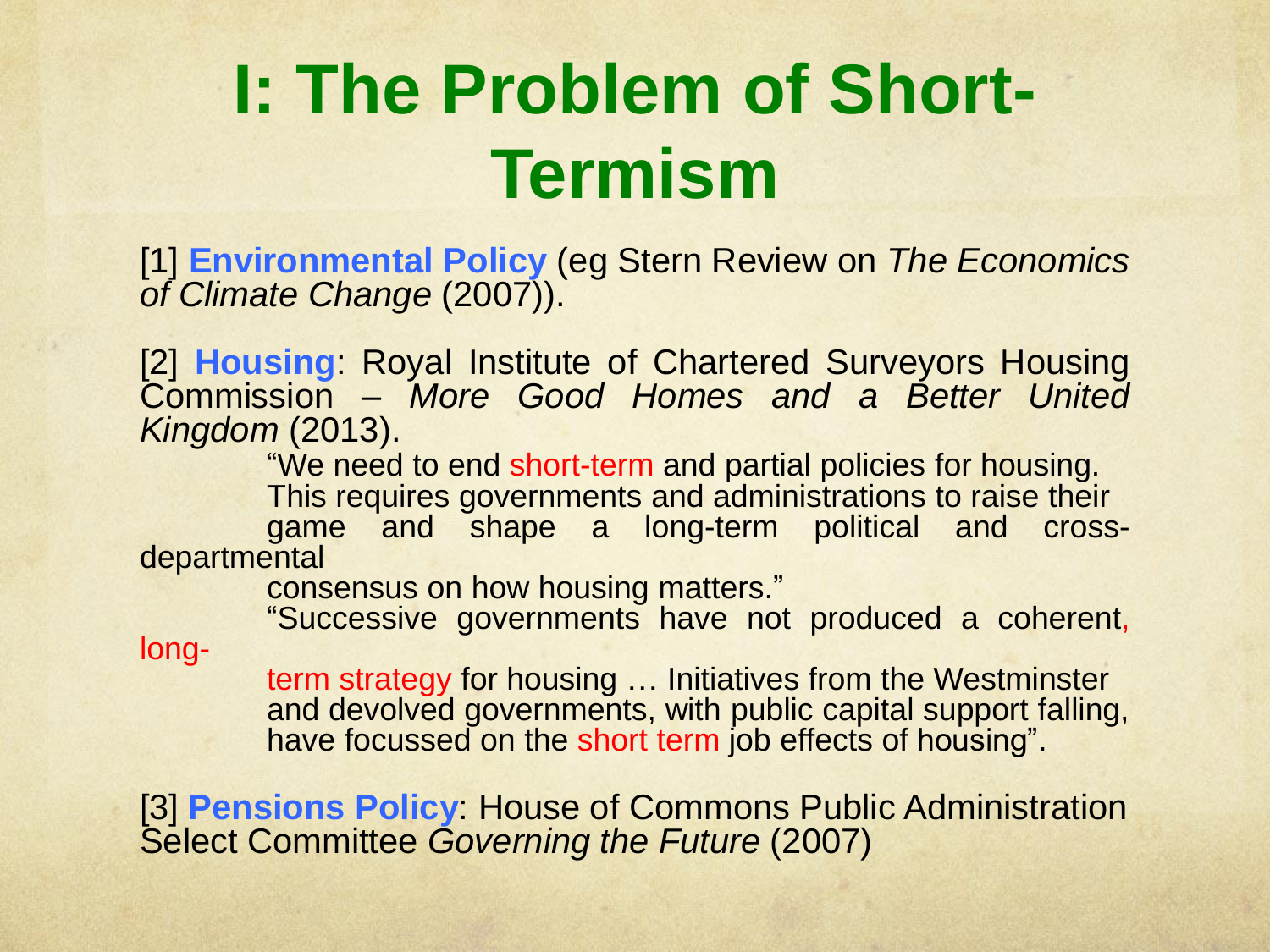## **I: The Problem of Short-Termism**

[4] **Foreign Policy**: House of Commons Public Administration Select Committee 'Governing the Future' (2006–07).

[5] **Disaster Policy**: in the case of Hurricane Katrina. Andrew Healy and Neil Malhotra found that the costs of dealing with the aftermath cost 15 times more than the amount that preparation would have required ('Myopic Voters and Natural Disaster Policy', *APSR* (2009))

Helen Clark the United Nations Development Programme Administrator:

"Every dollar spent reducing people's vulnerability to disasters saves

around seven dollars in economic losses. Investing in prevention not

only increases the resilience of countries to future disaster, but

protects economic growth and other development achievements

from being lost in a single catastrophic event."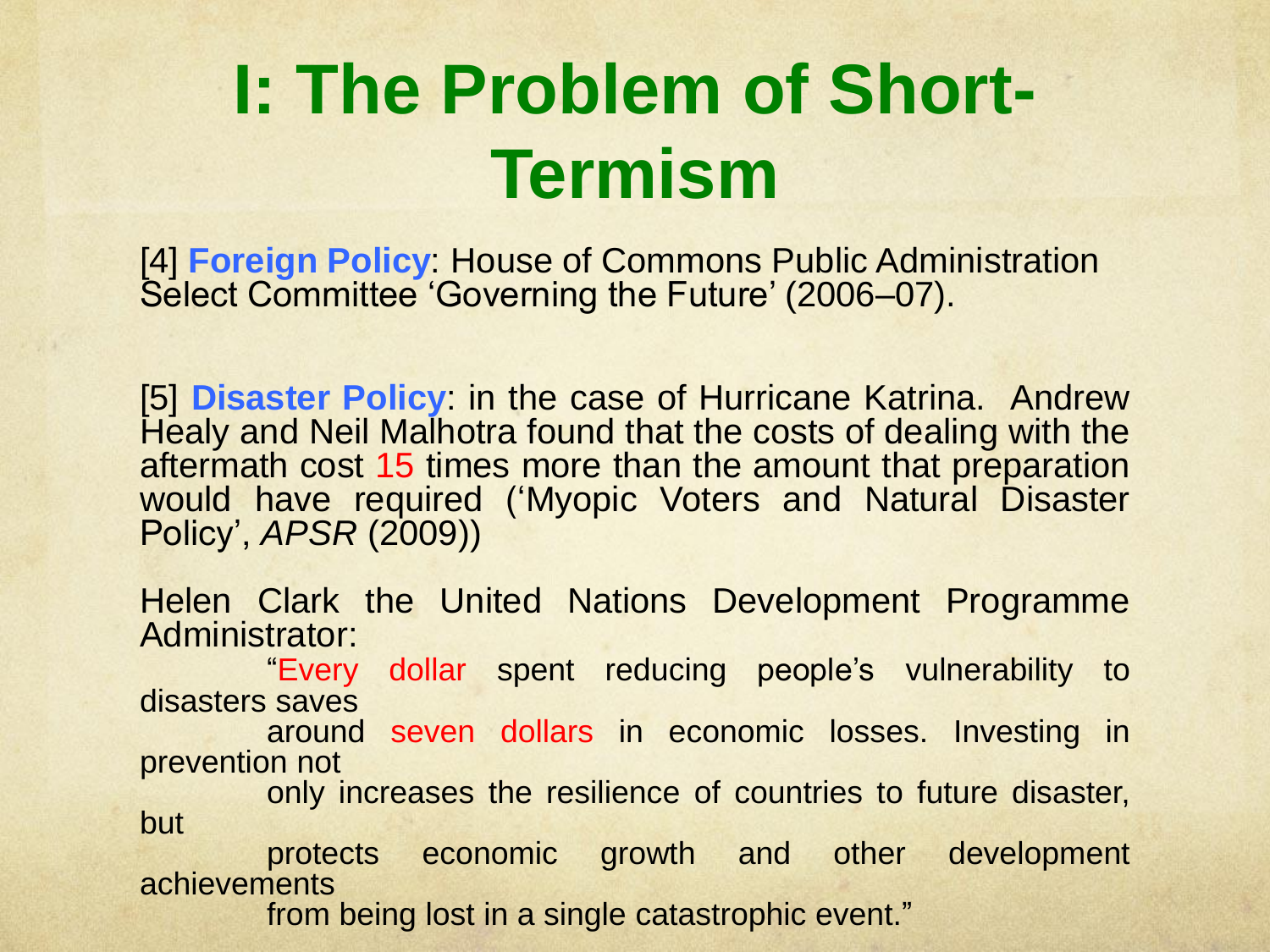#### **II: The Drivers of Short-Termism**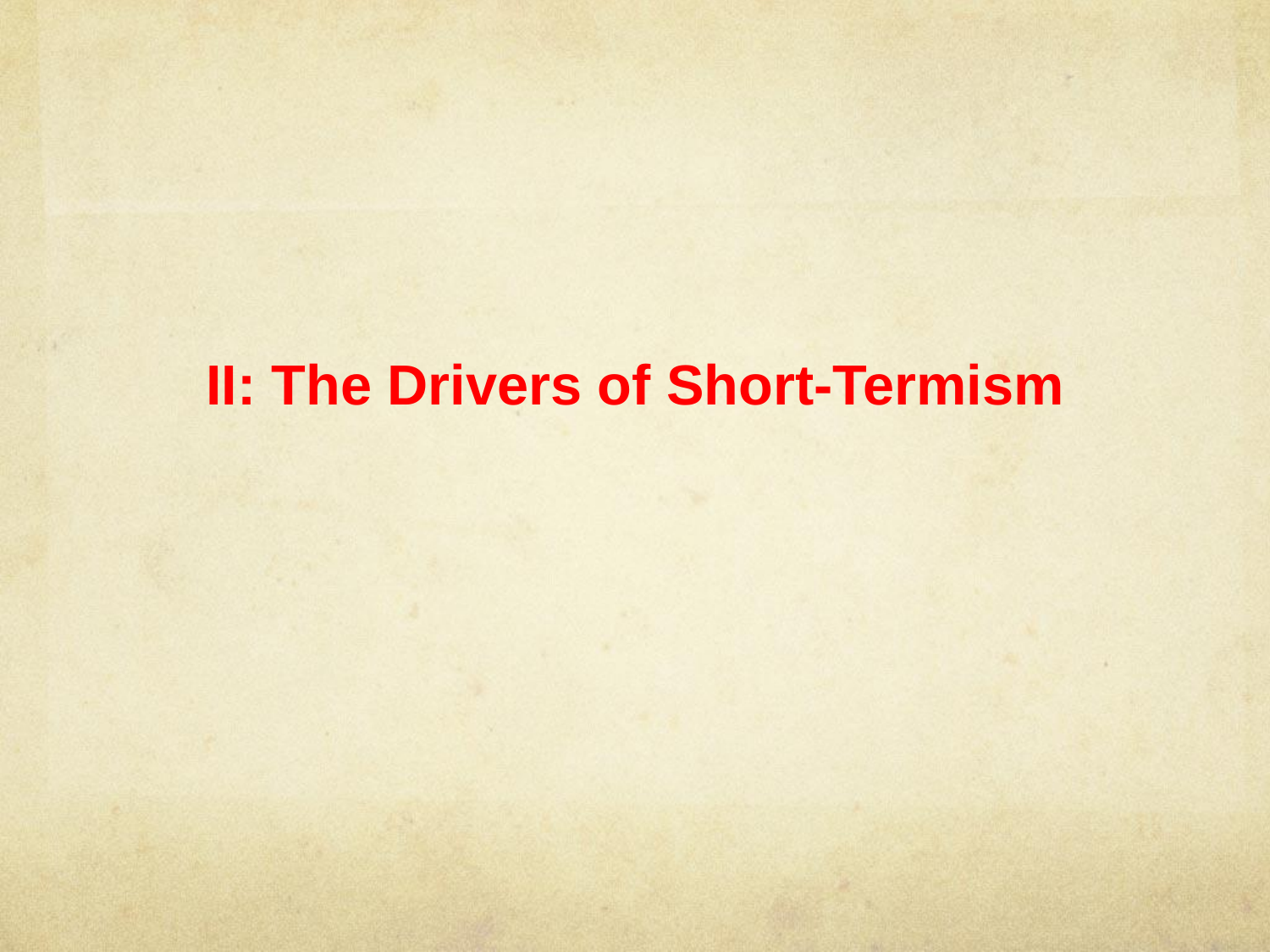## **II: The Drivers**

**1. Ignorance** *(uncertainty, radical change)*

#### **2. Self-Interest**

**3. Creeping Problems**: Persons often fail to detect certain problems because they are gradual in nature, with imperceptible effects, and creep up on them slowly. (Michael Glantz *Creeping Environmental Problems and Sustainable Development in the Aral Sea Basin (1999)*

**4. "Identifiable Victim" syndrome** Jenni and Lowenstein 'Explaining the Identifiable Victim Effect' (1997)

**5. Vividness and 'hot' and 'cold' processing systems***:* Related to this, persons respond well to 'vivid' risks, ones which they personally experience or witness ('hot' mechanisms), but they do not respond well to information acquired not from personal experience from abstract, general social scientific trends ('cold' mechanisms). Elke Weber 'Experience-Based and Description-Based Perceptions of Long-Term Risk' (2006).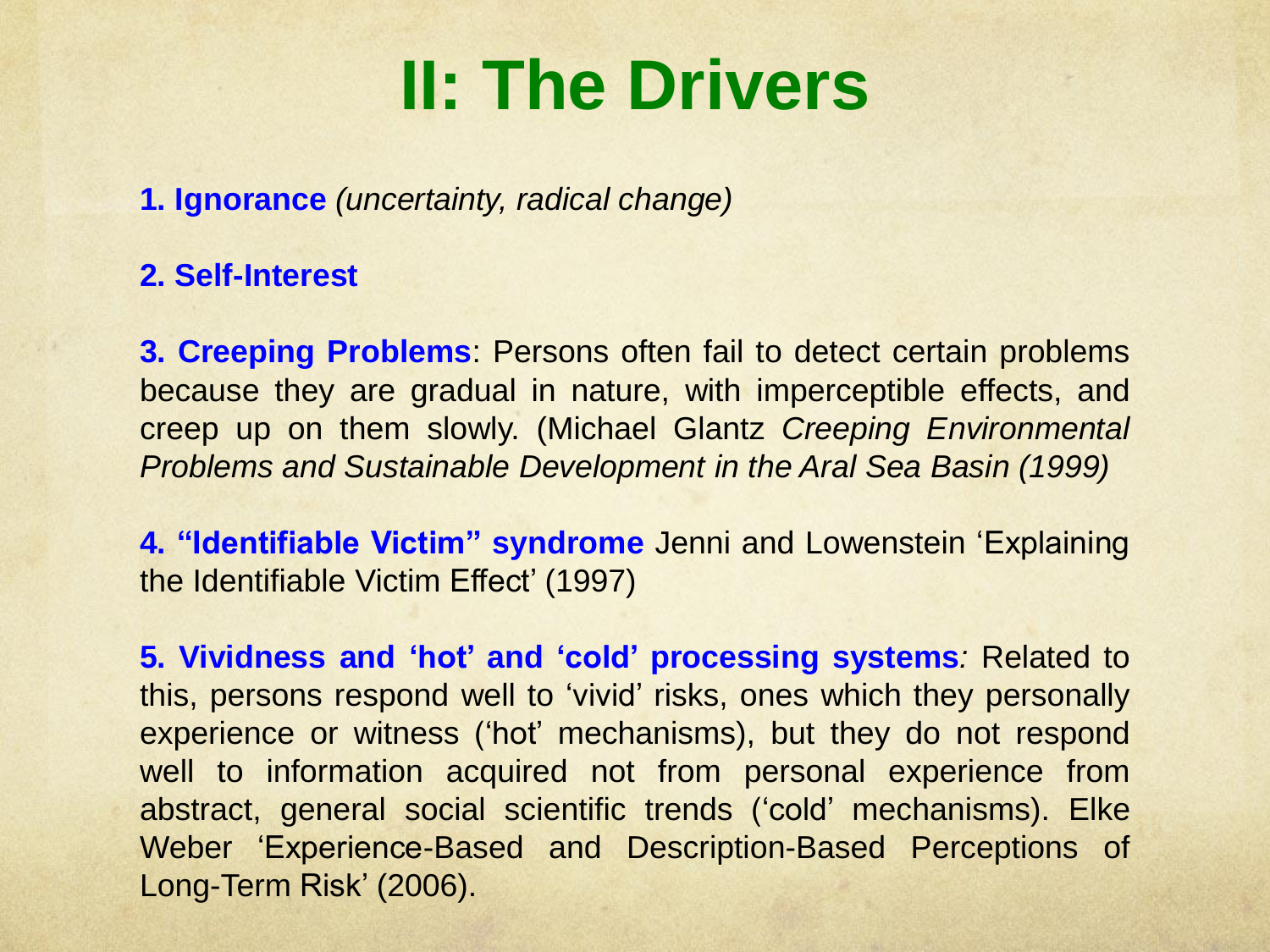## **II: The Drivers**

**6. Invisibility: 'Out of Sight/Out of Mind'**. Agents have a tendency to ignore what is not in front of them. If it is not in the forefront of their consciousness and their daily routine it can get pushed to the back of their list of things to do.

**7. Positive Illusions***:* Human beings are prone to "positive illusions" - such as "over- estimation of capabilities", "illusion of control over events" and "perceived invulnerability to risk" (Johnson and Levin 'The Tragedy of Cognition: Psychological Biases and Environmental Inaction' (2009).

#### **8. Weakness of will/temptation**.

**9. Procrastination.** Andreou and White *The Thief of Time* (2010).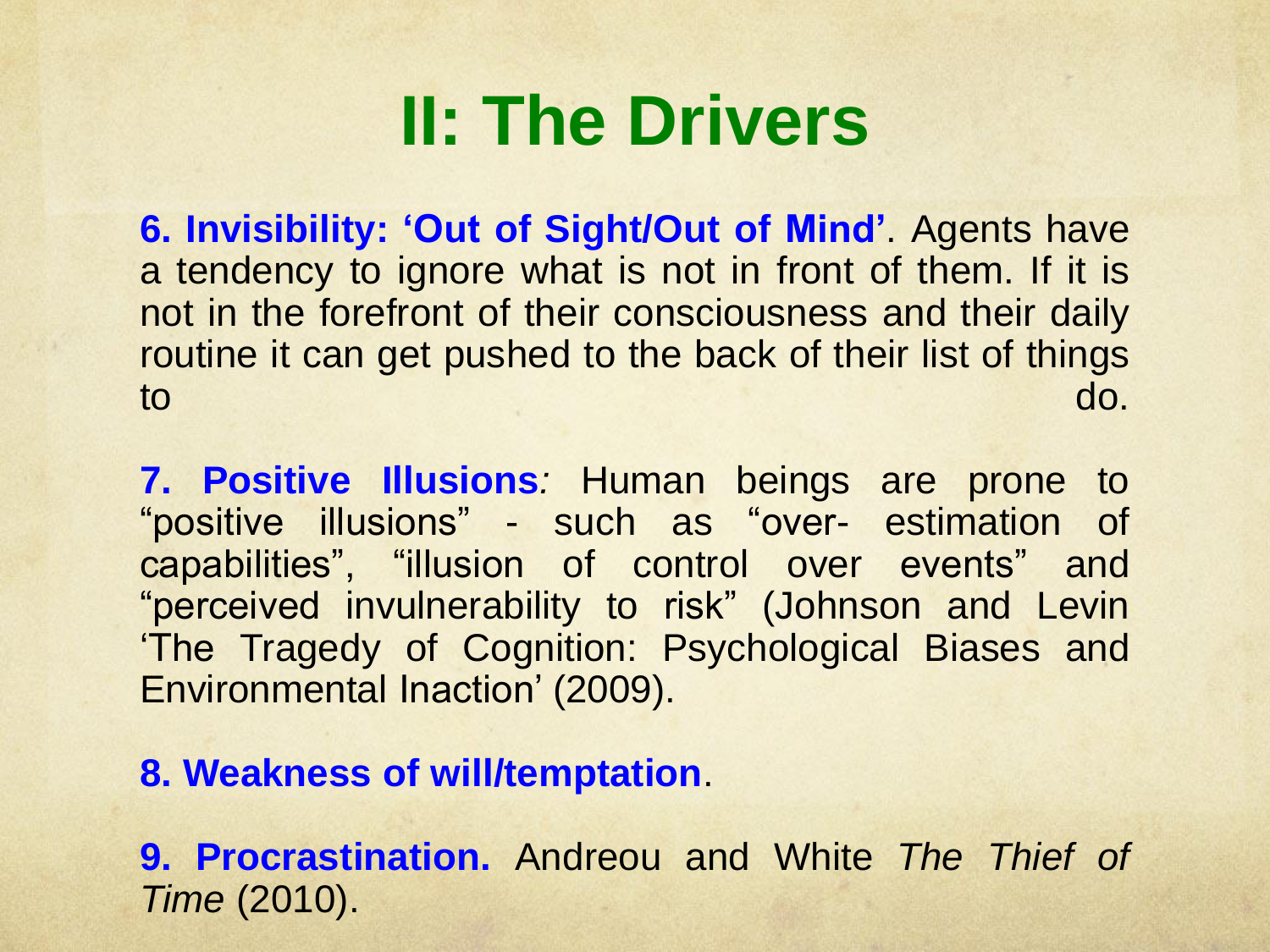## **II: The Drivers**

**10. Electoral dependence** (electoral cycle) and tenure in office

**11. Economic Dependence** (political donations)

**12. Media Coverage** the 24 hour news cycle puts a pressure on politicians to be able to respond quickly to show that they are taking action.

**13. The Duration of Time which is used by government departments and by bodies auditing government policy:** the shorter the timeframe, the more those being audited will focus on the short term.

**14. what kinds of performance indicators are used**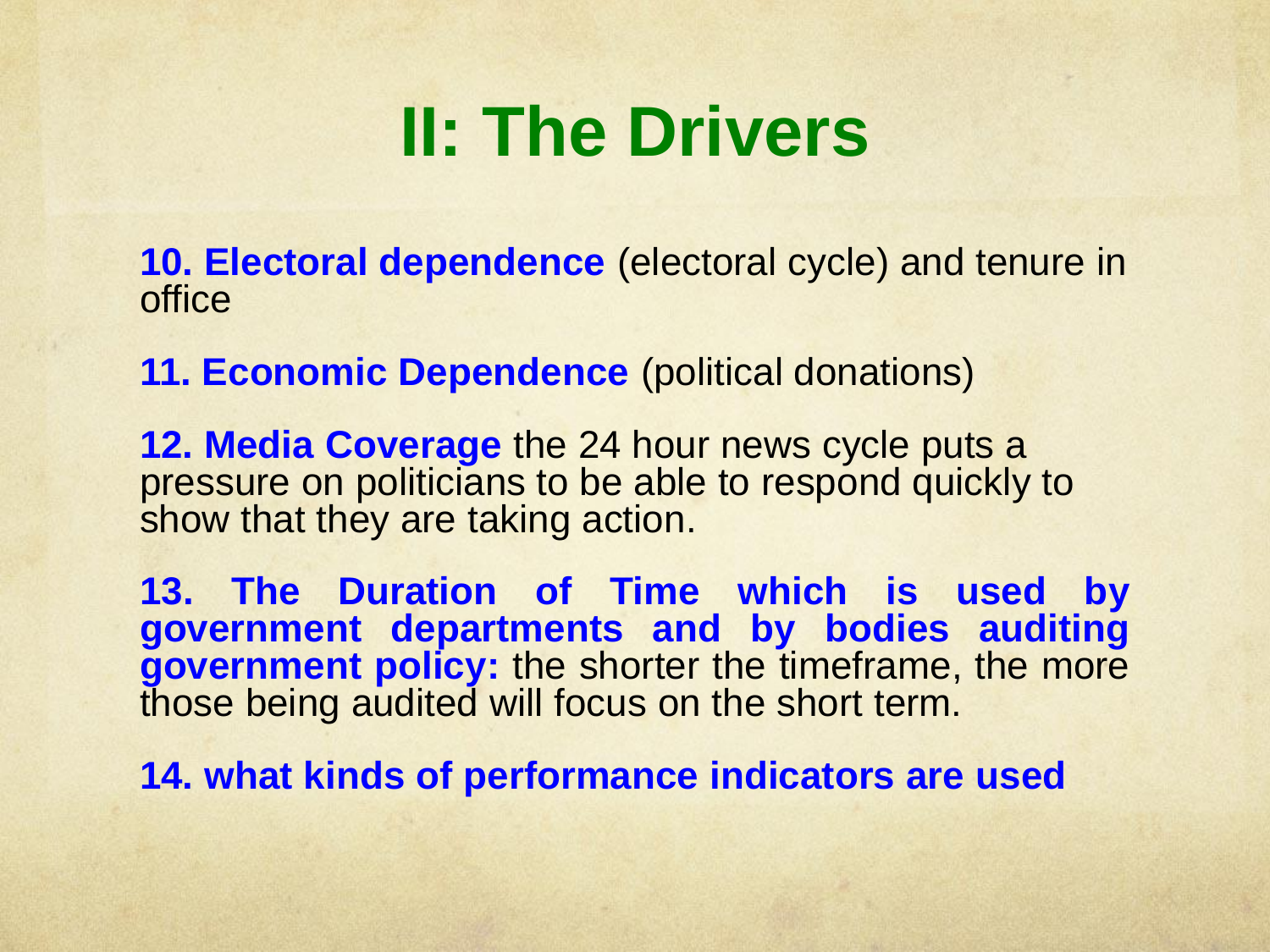### **III: A Fivefold Proposal**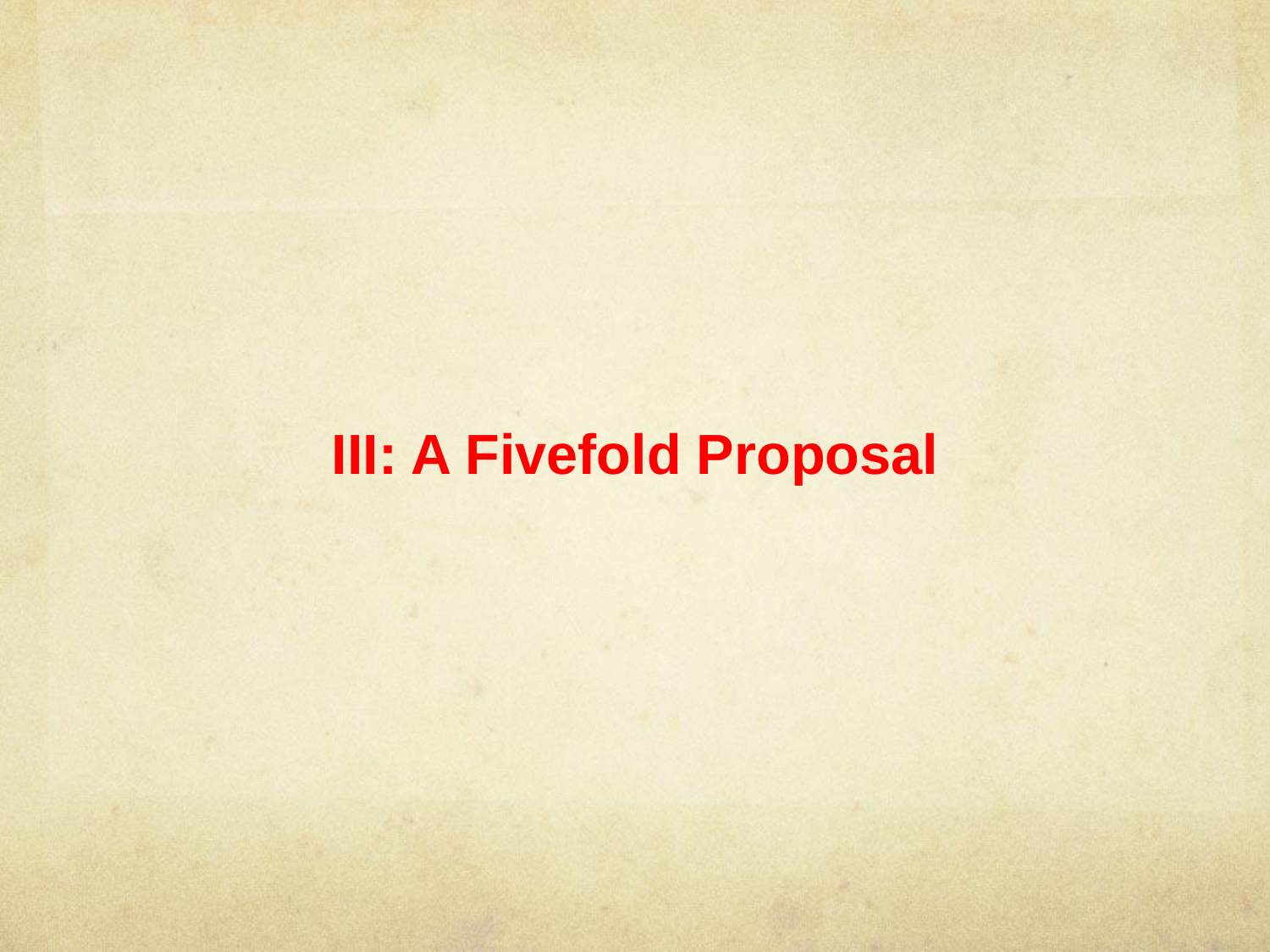#### **Proposal 1: Manifesto for the Future**

**Proposal:** A mandatory requirement that the Government set out its vision for the future and how it will confront future challenges and opportunities. It is required to speak to trends proposed by independent Council for the Future (see proposal 4). ('Britain/Europe/Wales and its place in the world in 50 years'.)

#### **Tackles drivers**

# Lack of visibility. 'out of sight/out of mind' – makes the future visible and hard to ignore # procrastination – requires people to engage in planning # temptation and weakness of the will – makes it harder to give in to temptation # self-interest: people do not want to look bad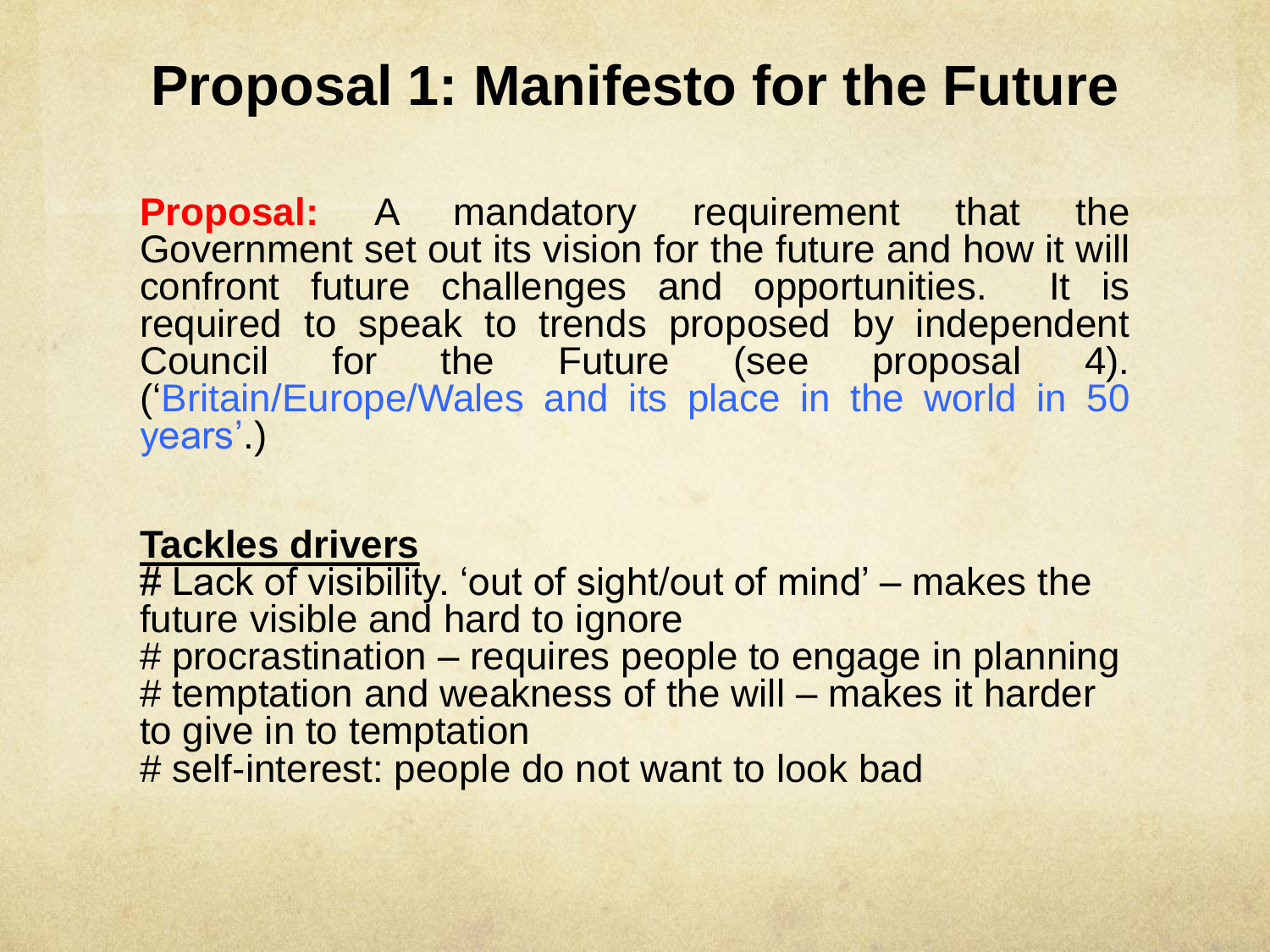### **Proposal 2: Visions for the Future Day**

**Proposal**: 'Visions for the Future' day built into the Parliamentary timetable where the Government outlines its manifesto for the future and the ways it is responding to challenges and opportunities on the horizon ('State of the Union' speech for the future)

responses from opposition parties; a process of public justification. Embodies the idea of 'public justifiability' (John Rawls). Its effectiveness would be enhanced if accompanied by national 'deliberation days' or deliberative 'mini-publics'.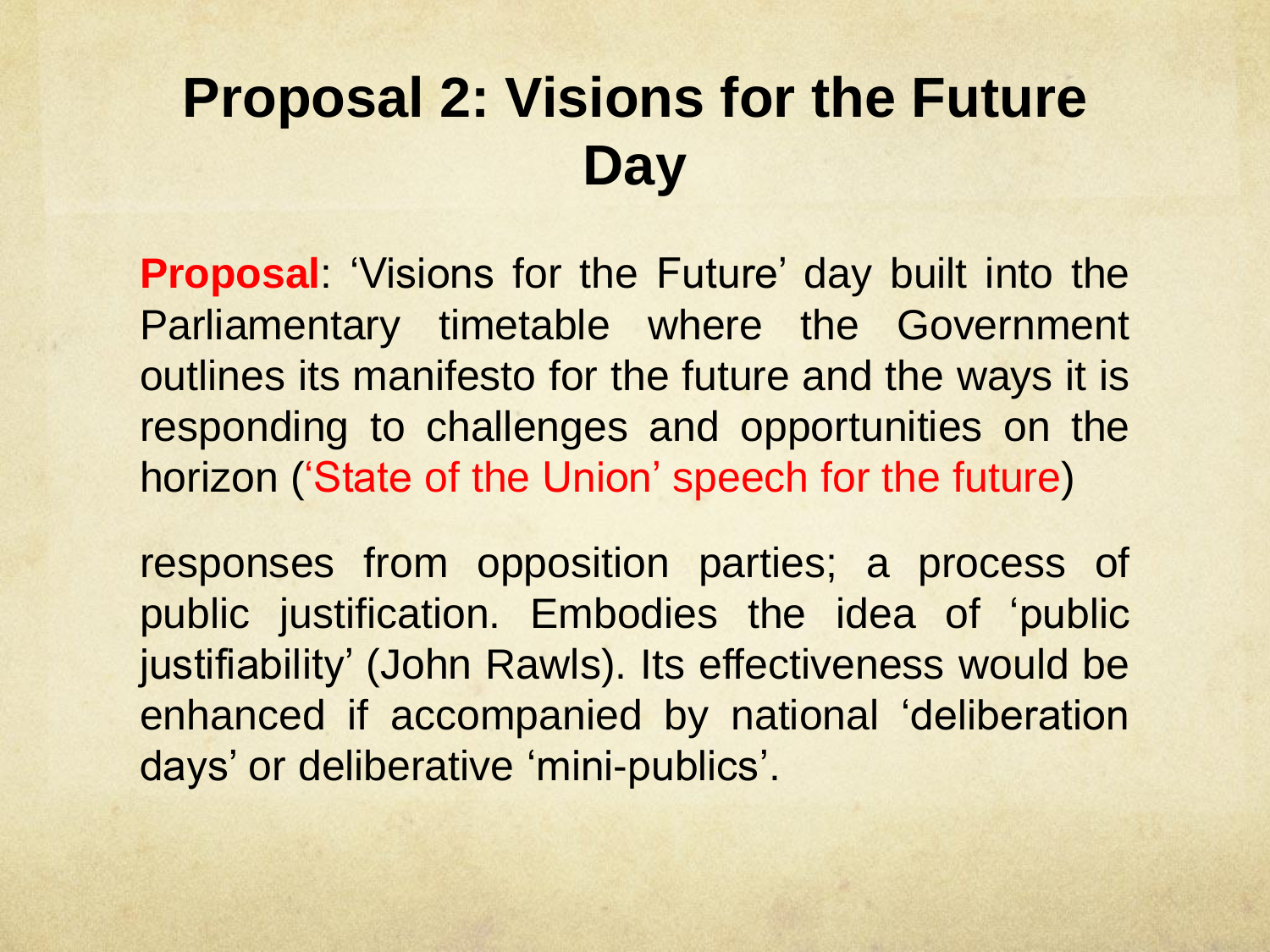### **Proposal 3: Committee for the Future**

**Proposal**: There be a Select Committee for the Future. Relation to the Finnish model (1993-2000; 2000-).

Composed of elected representatives; their role is to scrutinize policy for impacts on future generations; powers of scrutiny; can compel civil servants and politicians to answer questions on what they are doing for long-term goals like avoiding climate change, what plans they are putting in place. Accountability mechanism for the future.

Responds to tendencies for 'out of sight/out of mind', procrastination, invisibility of the future. Puts the 'future' at heart of decision-making in the 'present'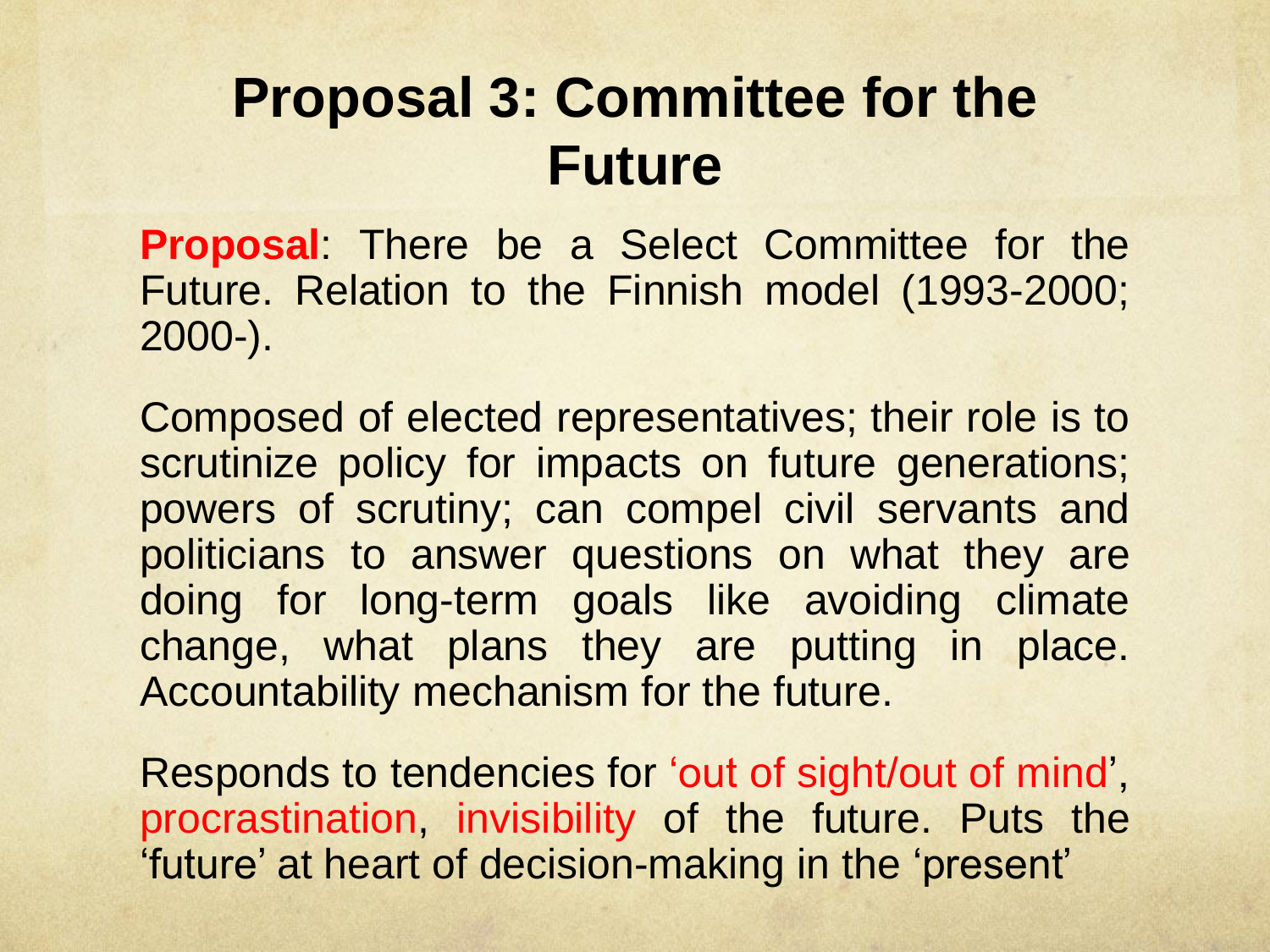### **Proposal 4: Independent Council for the Future**

**Proposal:** An external Independent Council for the Future. Produces reports of long-term trends, challenges, opportunities

\* Similar to Welsh 'Future Trends Report' (Article 11 of *Well-being of Future Generations (Wales) Bill),* but not produced by Ministers.

\* May specify some of the items that the Government must address in its Manifesto for the Future.

\* No decision-making power (no veto or legislative power), but 'agenda setting' power (Bachrach and Baratz 1962).

Combats tendency to ignore long-term trends, forces politicians to confront them, makes the future 'visible', makes the problems of the future part of the agenda for today.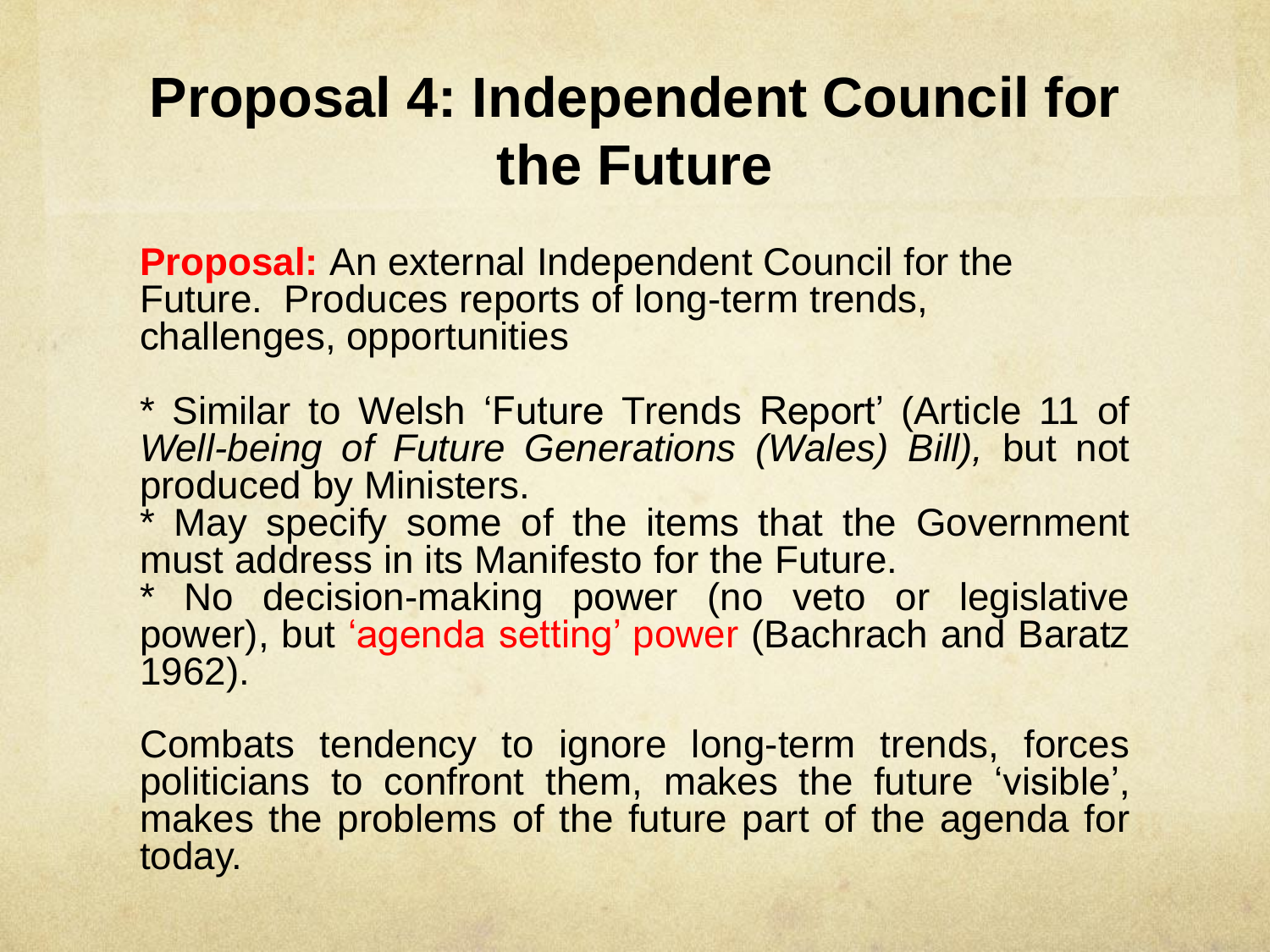## **Proposal 5: Long-Term Performance Indicators and Audit**

**Long-term Performance Indicators**: employ indicators that reliably track long term performance (eg – 'health' metrics)

#### **Consumption and Stocks**

i. environmental evaluation using 'commitment accounting' (Davis and Socolow 2014) ii. 'natural capital' index (Dieter Helm)

#### **Investment**

iii. Investment in early years childcare and education (human

capital)

iv. Investment in science and technology (capital) **Evidence of Forward Planning**

v. Implementation of forward-looking mechanisms (horizon scanning, ombudsman or commissioner, committee for the

future)

**Extend audit timetable**: from annual or three year spending review (D. King and I. Crewe *The Blunders of our Governments* 2014)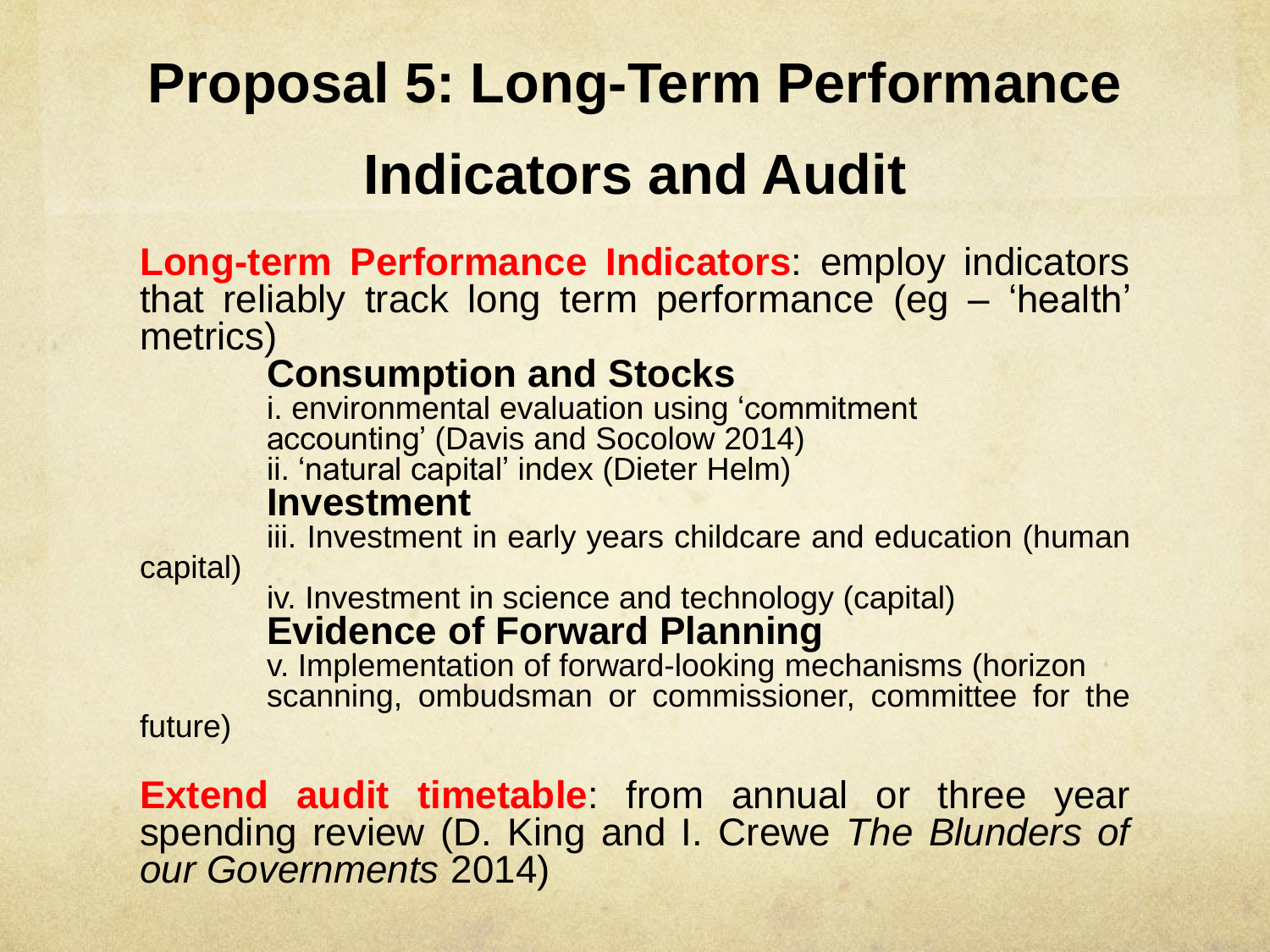"**extending the timescale of audit**. Audit at the moment takes place mostly on a strictly annual basis. Company accounts are audited annually, and so are the accounts of government departments and agencies. But the test of almost all major government policies, including most of those discussed in Part II, is whether they remain in place and also prove to be effective and efficient over a considerable period of years, say a decade or even longer. **There would be a lot to be said for encouraging – and, if necessary, permitting – both the National Audit Office and the select committees of the House of Commons to assess how well government initiatives were continuing to achieve their declared objectives after, say, five, ten or twenty years**" (King and Crewe 2014, p.358)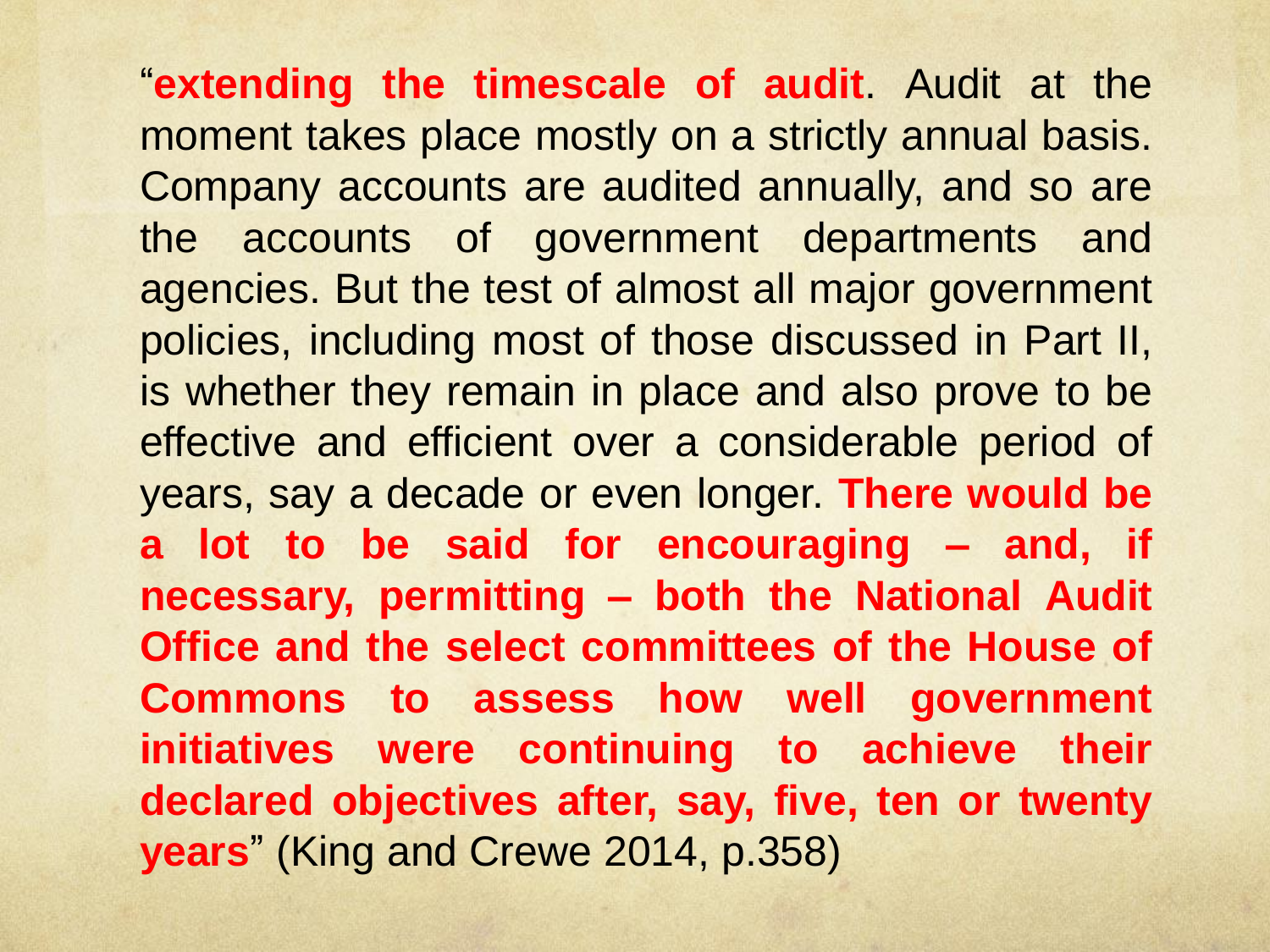# **Concluding Remarks**

I: The Problem of Short-Termism (macro economic policy, environment, welfare state reform)

II: The Drivers of Short-Termism (human nature and institutional design)

**III: A Fivefold Proposal** 

- i. Manifesto for the Future
- ii. Visions for the Future Days
- iii. Committee for the Future
- iv. Independent Council for the Future
- v. Long-Term Performance Indicators